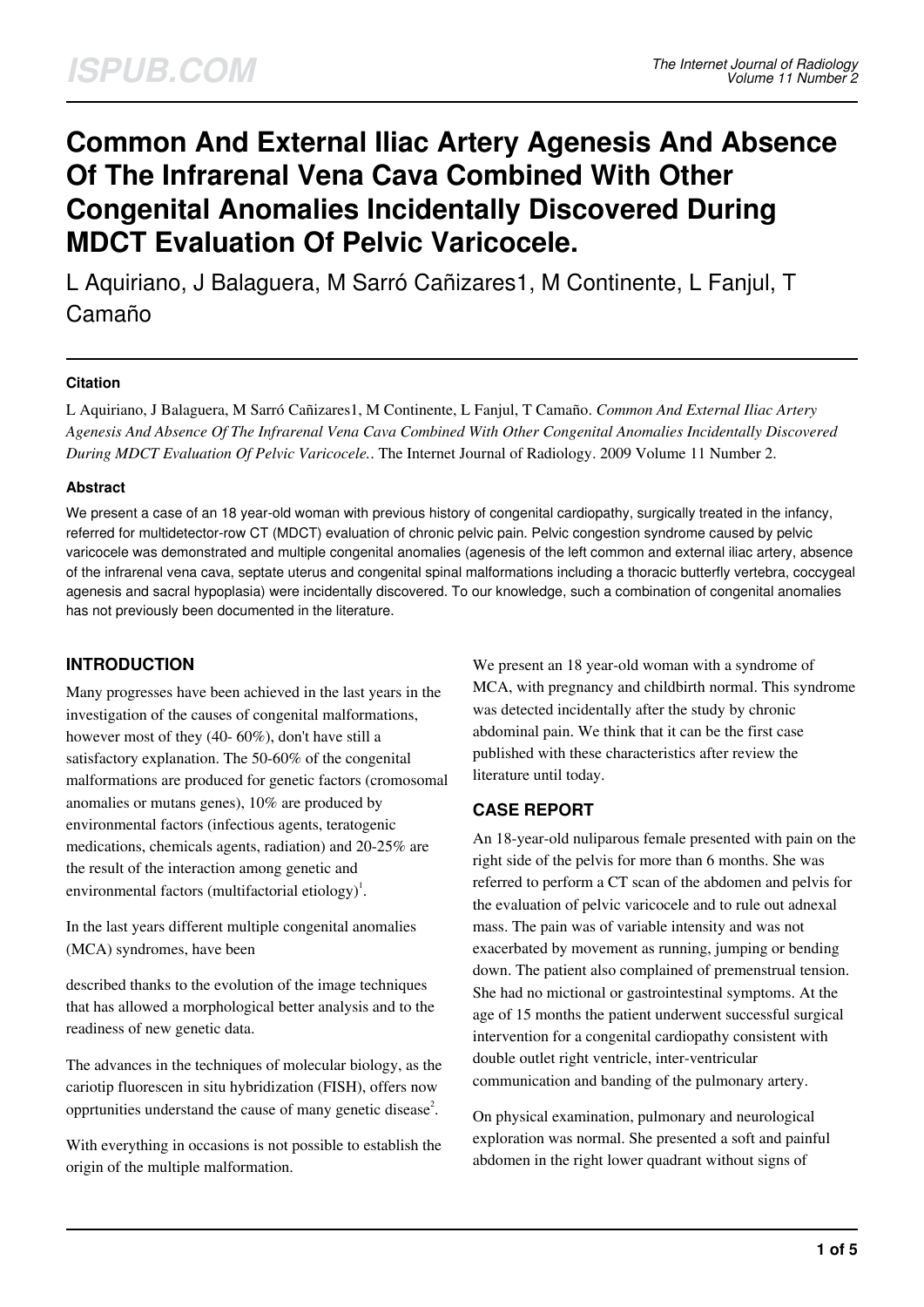peritoneal irritation and without palpable masses. In the lower extremities, there were no delayed capillary refill, no pallor or varicosities. Arterial pulsations at the femoral, popliteal and dorsalis pedis arteries were normal. Laboratory tests were unremarkable.

Portal phase contrast-enhanced MDCT with multiplanar reformation (MPR) and maximum intensity projection (MIP) images of the abdomen and pelvis showed bilateral dilated ovarian veins and congenital absence of the infrarenal vena cava (Figure 1). Enlarged ascending lumbar veins on both sides were seen continuous with the iliac veins, draining blood flow to the azygos and hemiazygos system (Figure 2). Müllerian duct anomaly consistent with septate uterus and multiple prominent varicose veins surrounding the uterus were also demonstrated (Figure 3). CT scans of the pelvis showed agenesis of the left common iliac artery, absence of the external iliac artery except for a short distal segment and a well-developed left internal iliac artery. Bone window CT images revealed T11 butterfly (sagittal cleft) vertebra associated with absence of T11/12 intervertebral disk, dorsal and lumbar scoliosis, normal development of only three sacral vertebrae and agenesis of coccygeal vertebrae (Figure 4).

{image:1}

{image:2}

{image:3}

{image:4}

MDCT angiography of the aortoiliac system was performed subsequently and post-processing three–dimensional volume rendering and MIP images were acquired. The left internal iliac artery was normal in caliber with reformation by collateral vessels arising from dilated left fourth and fifth lumbar arteries and from anastomoses between an enlarged middle sacral artery and the left lateral sacral artery (Figure 5a). A vessel interpreted as the distal segment of the external iliac artery was seen running over the superior pubic ramus, continuous with the common left femoral artery, which was normal in caliber. The distal end of the external iliac artery was reconstituted from branches of the left internal iliac artery and left fourth lumbar artery. A normal course of the deep iliac circumflex artery and anastomosis of the superior and inferior epigastric artery were demonstrated, which may provide a collateral pathway for reformation of the external iliac artery (Figure 5b).

## {image:5}

The diagnosis was of pelvic congestion syndrome due to pelvic varicocele in the setting of agenesis of infrarenal vena cava, combined with multiple congenital anomalies involving the left iliac arterial system, the uterus and the thoracic and sacrococcygeal spine.

# **DISCUSSION**

Among congenital defects, the most common are congenital heart defects, which constitute a heterogeneous group with a multifactor etiology. There are more than 50 different types of congenital heart lesions. However, frequently there is combination of several lesions in oneself patient, as the case that we present (interventricular communication, double outlet right ventricle and banding of the pulmonary artery). Congenital cardiopathies can be an isolated event or can happen in combination with other malformations being a part of a syndrome. Congenital cardiopahty is associated to anomalies in another organ or system in 54% of the cases and to anomalies of several organs and systems in  $46\%$ <sup>3</sup>. Our patient presented a combination of cardiovascular, uterine and musculoskeletal congenital defects.

Congenital malformations of the iliofemoral system are quite uncommon, with most discovered at autopsy $4-6$  or incidentally, as in our case. Greeb<sup>7</sup> described only 6 cases in a series of about 8000 patients who underwent angiography of the pelvis. Although congenital absence of external iliac artery can exist as an isolated finding, chromosomal abnormalities or major congenital malformations associated with it have been reported. Seghezzi et al<sup>8</sup>. reported a case of congenital hypoplasia of the right external iliac artery, congenital megacolon, anal atresia and hyposomical nanismo.

Congenital malformation of the external iliac artery has been classified into three groups by Tamisier et al.<sup>9</sup>: group 1, anomalies in origin or course of the artery; group 2, hypoplasia or atresia compensated for by persistent sciatic artery; and group 3, isolated hypoplasia or atresia which can occasionally cause chronic ischemia of the lower limbs. Group 1 disorders are unlikely to cause chronic ischemia of the leg. The patient that we present had no episode suggestive of leg ischemia and required no physical restriction for exercise such as climbing or swimming.

Due to the complexity of the development stages, the vena cava may undergo a very large number of congenital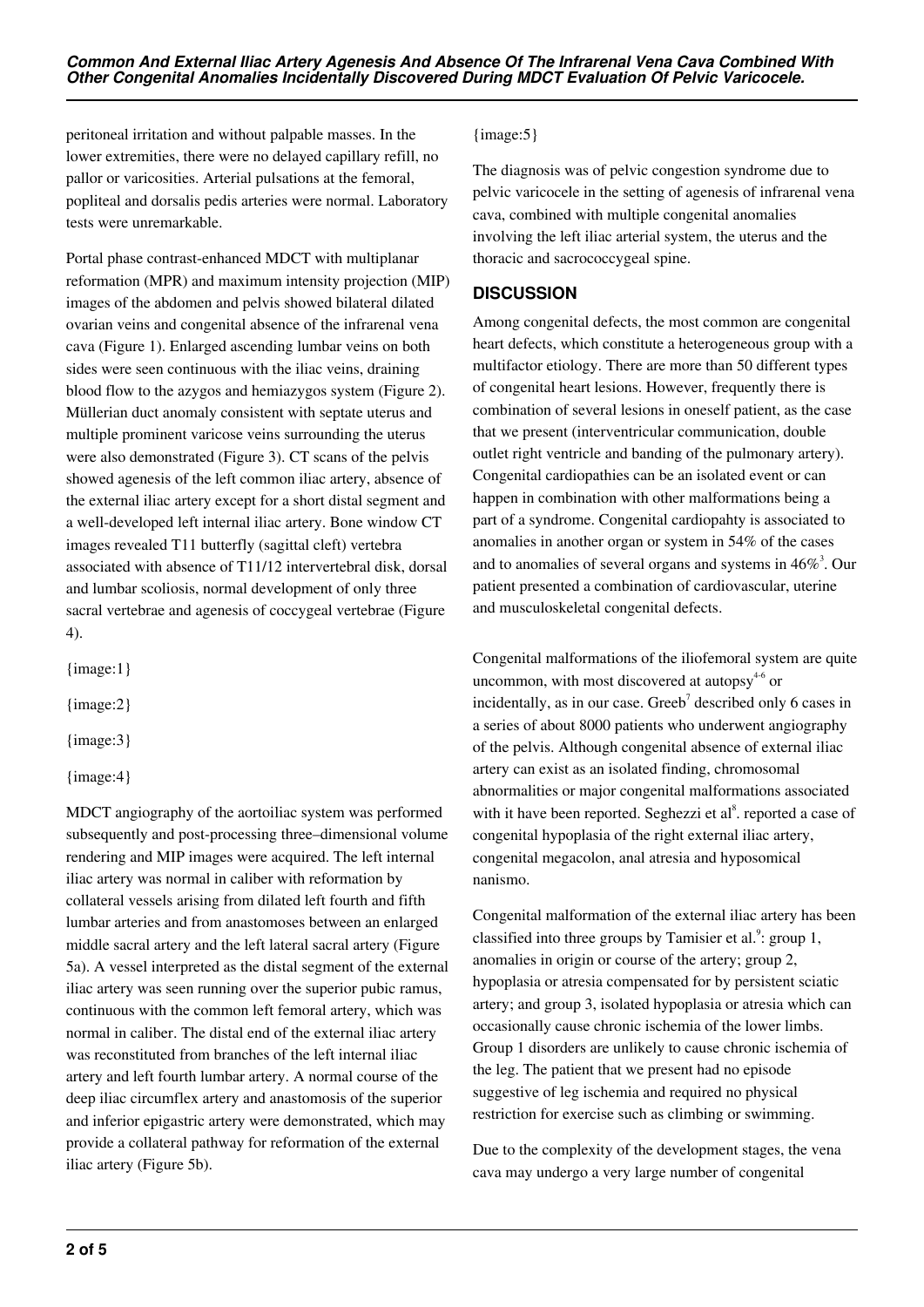anomalies. Agenesis of the infrarenal vena cava is usually associated with other congenital malformations of diverse nature until in 50% of the cases; therefore, it is very important to discard another anomaly as soon as it is discovered. Among these anomalies, they are: cardiovascular defects until in 51.2% of the cases<sup>10</sup> (dextrocardia, levocardia, inter-atrial communication, atrium-ventricular channel and estenosis of the lung artery), anomalous rotation of abdominal viscera, lung disgenesis, aplasia of the right kidney and polysplenia syndrome $^{11}$ .

In cases with congenital absence of the infrarenal vena cava, the external and internal iliac veins join to form enlarged ascending lumbar veins, which convey blood return from the lower extremities to the azygos and hemiazygos veins via anterior paravertebral collateral veins. The collateral pathways most often observed in these cases are intervertebral veins, epidural venous plexus, inferior and superficial epigastric veins and gonadal and periuterine veins<sup>12</sup>. Symptoms may be related to a slower return circulation due to the derivation forced from the lower extremities to the azygos vein. These symptoms include lower extremity chronic venous insufficiency, abdominal wall collateral veins, deep venous thrombosis, lung thromboembolism, haemoptysis due to the increase of pressure in the azygos vein and pelvic varicose veins, as in our case<sup>13</sup>.

Physical symptoms of pelvic congestion due to pelvic varicocele causing chronic pelvic pain have been welldocumented. The etiology is reflux in incompetent dilated ovarian and uterine veins. Abnormally dilated vessels and collateral pathways may be seen as a result of increase of the return pressure associated with congenital absence of the infrarenal vena  $cava^{14,15}$ . Affected patients are typically in their late 20s or early 30s. Pelvic congestion with varicosities in the infundibulopelvic and broad ligaments, draining via ovarian and internal iliac vein tributaries, can cause unilateral or bilateral dull pain in the pelvis. Pain can be worsened by walking and postural changes, can be cyclic with dysfunctional bleeding and dysmenorrhea or may be accompained by dyspareunia or postcoital ache that may last for hours or days<sup>16</sup>.

Another congenital defect in this case report was the septate uterus. This anomaly is caused by nonresorption of the sagital uterine septum $17$ . Congenital uterine malformations are variable in frequency and are usually estimated to occur in 3 to 4% in the general population, although less than half

manifest clinical symptoms. The frequency of symptomatic malformation is dominated by septate uterus (close to 50%) compared with other malformations<sup>18</sup>. Complete uterine and vaginal septum are two müllerian duct anomalies $19$ . These defects are associated with a higher incidence of other congenital anomaly than in the normal population (10%), including anomaly of the urinary tract (20-25%), gastrointestinal tract (12%), musculoskeletal system (10-12%), heart, eye and ear  $(6\%)^{20}$ .

Among the several congenital anomalies that the patient presented, the abnormal development of the vertebral bodies in the thoracic and sacrococcygeal spine stand out in the musculoskeletal system. Congenital malformations of the pelvic waist can take place in the setting of a systemic disease of the musculoskeletal system or in the mark of a local or regional malformation. The locoregional disease is part of the group of the disostosis. Because the disostosis are frequently associated to visceral, urinary or neurological anomalies, they are known as the caudal regression syndrome. This syndrome comprises from an asymptomatic aplasia/agenesis of the coccix to a partial or total sacral agenesis, lumbar anomaly and even dorsal defect $21,22$ . The case reported here did not showed visceral, urinary or neurological alteration.

In conclusion, common and external iliac artery agenesis in association with absence of the infrarenal vena cava, congenital cardiopathy, müllerian duct and spine congenital anomalies is exceedingly rare. To the best of our knowledge, a syndrome with such a combination of anomalies has previously not been reported in the literature. Interestingly, clinical symptoms were uniquely related to chronic pelvic pain because of pelvic varicocele and many of the findings described above were incidentally discovered.

## **References**

1. Kalter H, Warkany J. Medical progress. Congenital malformations: etioligi factors and their role in prevention. N Engl J Med 1983;308:424-31. 2. Sekhobo JP, Druschel CM. An evaluation of congenital malformations surveillance in New York State: an application of Centers for Disease Control and Prevention, guidelines for evaluating surveillance system. Public Health Rep 2001;89:1752-4.

3. Calderón Colmenero J. Congenital cardioppathies and syndromes in adults. Arch Cardiol Mex 2002; 72:S31-4. 4. Koyama T, Kawada T, Kitanaka, Ktagiri K, Ohno M, Ikeshita M, Yamate N.

5. J Vasc Surg 2003; 37:683-5.

6. Harikrishman S, Krishnamoorthy KM, Tharakam JM. Congenital bilateral aplasia of external iliac arteries. Internal J Cardiology 2001; 80:85-6.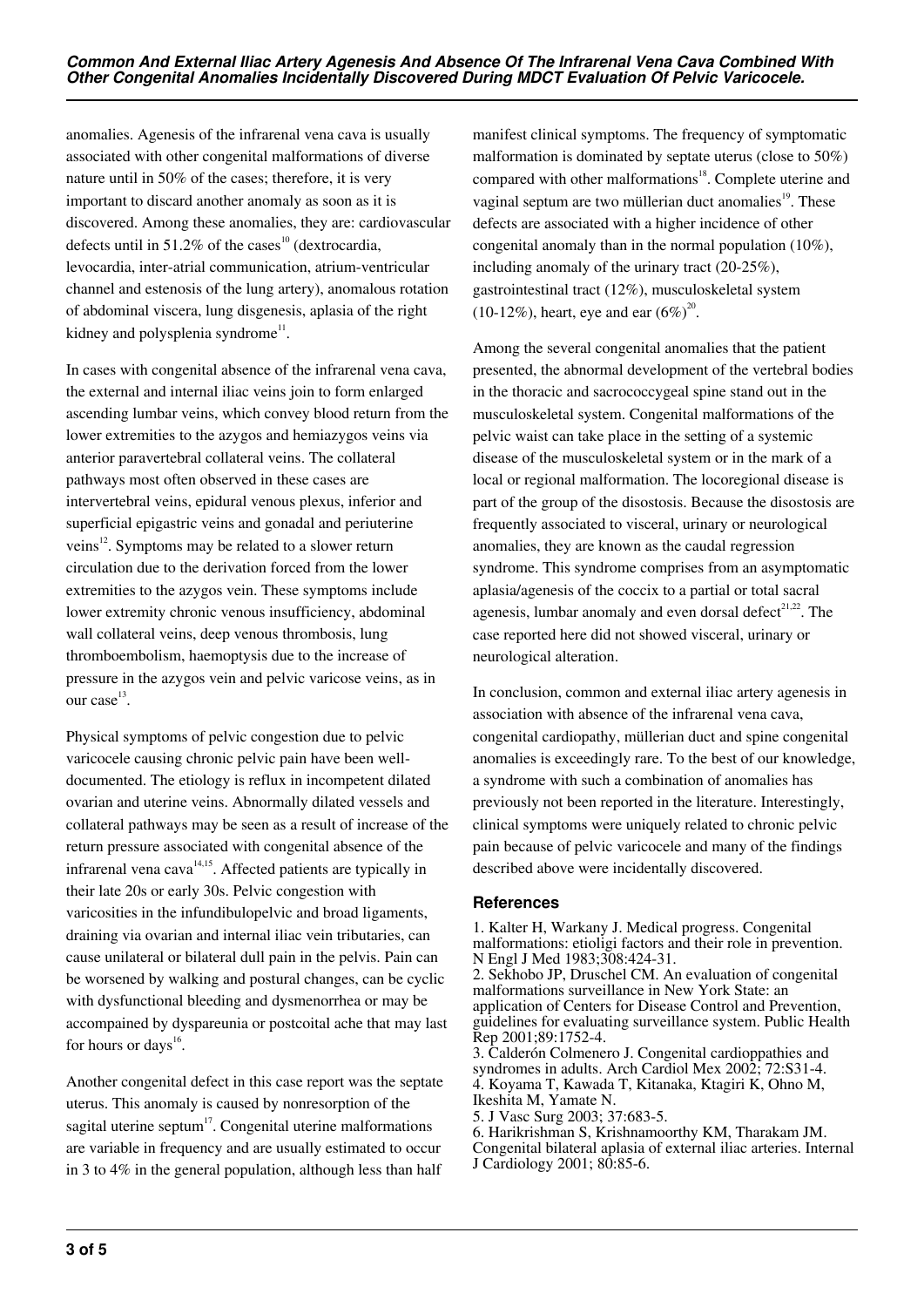7. Kawashima T, Sato K, Sasaki H. A human case of hypoplastic external iliac artery and its collateral pathways. Folia Morphol 2006; 65:157-60.

8. Greebe J. Congenital anomalies of the iliofemoral artery. J Cardiovasc Surg 1977; 18:317-23.

9. Seghezzi R, Rossi G, Chierichetti F, Lovotti M, Salvini

M. A case of congenital hypoplasia of the right external iliac artery. J Cardiovasc Surg 1991; 32:775-7.

10. Tamisier D, Melki JP, Cormier JM. Congenital

anomalies of the external iliac artery: case report and review of the literature. Ann Vasc Surg 1990; 4:510-4.

11. Shah NL, Shanley CJ, Prince MR, Wakelfield TW. Deep venous thrombosis complicating a congenital absence of the inferior vena cava. Surgery 1996; 120:891-896.

12. Mathews R, Smith PA, Fishman EK, Marshall FF. Anomalies of the inferior vena cava and renal veins: embriology and surgical considerations. Urology 1999:53:873-880.

13. Bass JE, Redwine MD, Kramer LA, Huynh PT, Harris JH jr. Spectrum of congenital anomalies of the inferior vena cava: cross-sectional imaging findings. Radiographics 2000; 20:639-52.

14. Gayer G, Luboshitz J, Hertz M, Zissin R, Thaler M, Lubetsky A, Bass A, Korat A, Apter S. Congenital anomalies of the inferior vena cava revealed on CT in patients with deep vein thrombosis. AJR 2003; 180:729-32. 15. Park SJ, Lim JW, Ko YT, Lee DH, Oh JH, Lee HK, H CY. Diagnosis of pelvic congestion syndrome using transabdominal and transvaginal sonography. AJR 2004;

 $182.683 - 8$ 

16. Desimpelaere JH, Seynaeve PC, Hagers YM, Appel BJ, Mortelms LL. Pelvic congestion syndrome: demonstration and diagnosis by helical CT. Abdom Imaging 1999; 24:100-2.

17. Kim HS, Malhotra AD, Rowe PC, Lee JM, Venbrux AC. Embolotherapy for pelvic congestion syndrome: Long-term results. J Vasc Interv Radiol 2006; 17:289-97.

18. Pavone ME, King JA, Vlahos N. Septate uterus with cervical duplication and a longitudinal vaginal septum: a müllerian anomaly without a classification. Fertil Steril 2006; 85: 494.e9-10.

19. Kupesic S, Kurjak A. Septate uterus: detection and prediction of obstetrical complications by different forms of ultrasonography. J Ultrasound Med 1998; 17: 631-6. 20. Pui MH. Imaging diagnosis of congenital uterine malformation. Computerized Med Imag Graphics 2004; 28:425-33.

21. Müller P, Musset R, Netter A, Solal R, Vincourd JC, Gillet JY. Etat du haut apparel urinaire chez le porteuses de malformations uterines. Etude de observations. Presse Med 1967; 75: 1331-6.

22. Bollini G, Jouve JL, Cottalorda J. Malformations congénitales de la ceinture pelvienne. Encycl Méd Chir (Elsevier, Paris-France), Appareil locomoteur 1994; 15: 225-310.

23. Méndez MJ, Cid E, Rodrigo E. Nota clínica: síndrome de regresión caudal. An Esp Pediatr 1996; 44: 405-408.